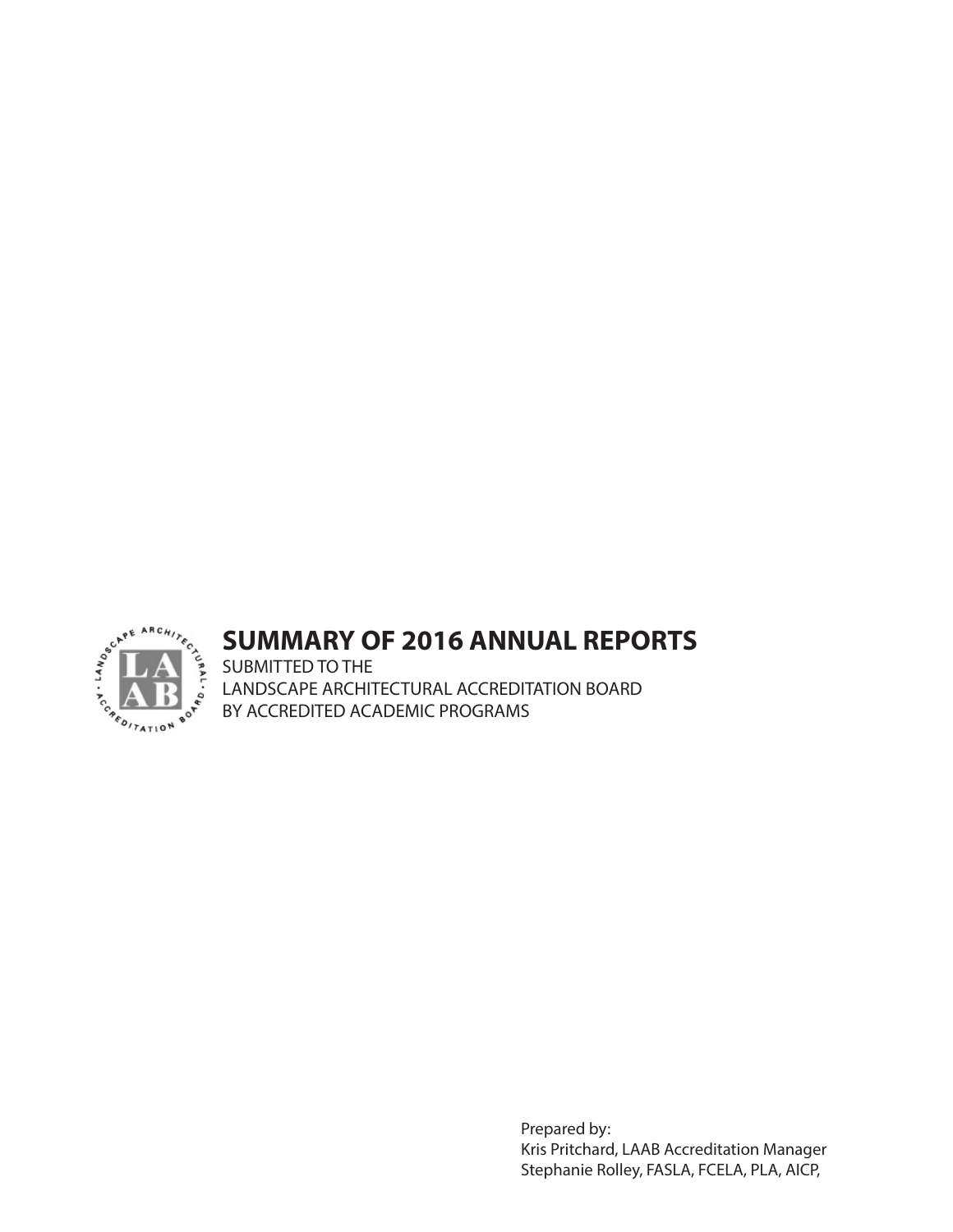# **LANDSCAPE ARCHITECTURAL ACCREDITATION BOARD**

#### **Misson**

The mission of the Landscape Archtiectural Accreditation Board (LAAB) is to evaluate, advocate for, and advance the quality of education in landscape architectural programs.

LAAB is the accrediting organization for landscape architectural programs. As such, LAAB develops standards to objectively evaluate landscape architectural programs and judges whether a school's landscape architectural programs is in compliance with the accreditation standards.

LAAB is comprised of landscape architecture practitioners and academicians, representatives from landscape architecture collateral organizations and public representatives. The collateral organizations are the American Society of Landscape Architects (ASLA), Council of Landscape Architectural Registration Boards (CLARB) and Council of Educators in Landscape Architecture (CELA).

#### **Annual Reports**

#### *Content*

Programs report to LAAB on:

Substantial changes in their academic program Progress on recommendations from previous accreditation visits **Students Graduates** Budgets Faculty

#### *Purpose*

Annual reports from academic programs are used by LAAB to monitor significant changes and ongoing compliance with accreditation standards in each program between on-site visits. Aggregate data from the reports is used to track trends in landscape architecture education and to communicate with stakeholders, other landscape architecture professional associations and organizations, and the public.

#### *Summary*

This summary includes information about the number of landscape architecture academic programs; substantial changes in the programs; their size and demographic composition; and, and the number of 2015 graduates and their career paths. Budget data reported reflects the unique administrative structure of each program and does not lend itself to aggregate reporting. Continued errors in faculty data reporting disallows accurate summarization of faculty numbers and composition. All information in the summary is presented as reported by the academic programs. 100% of the 94 accredited programs submitted a 2016 Annual Report.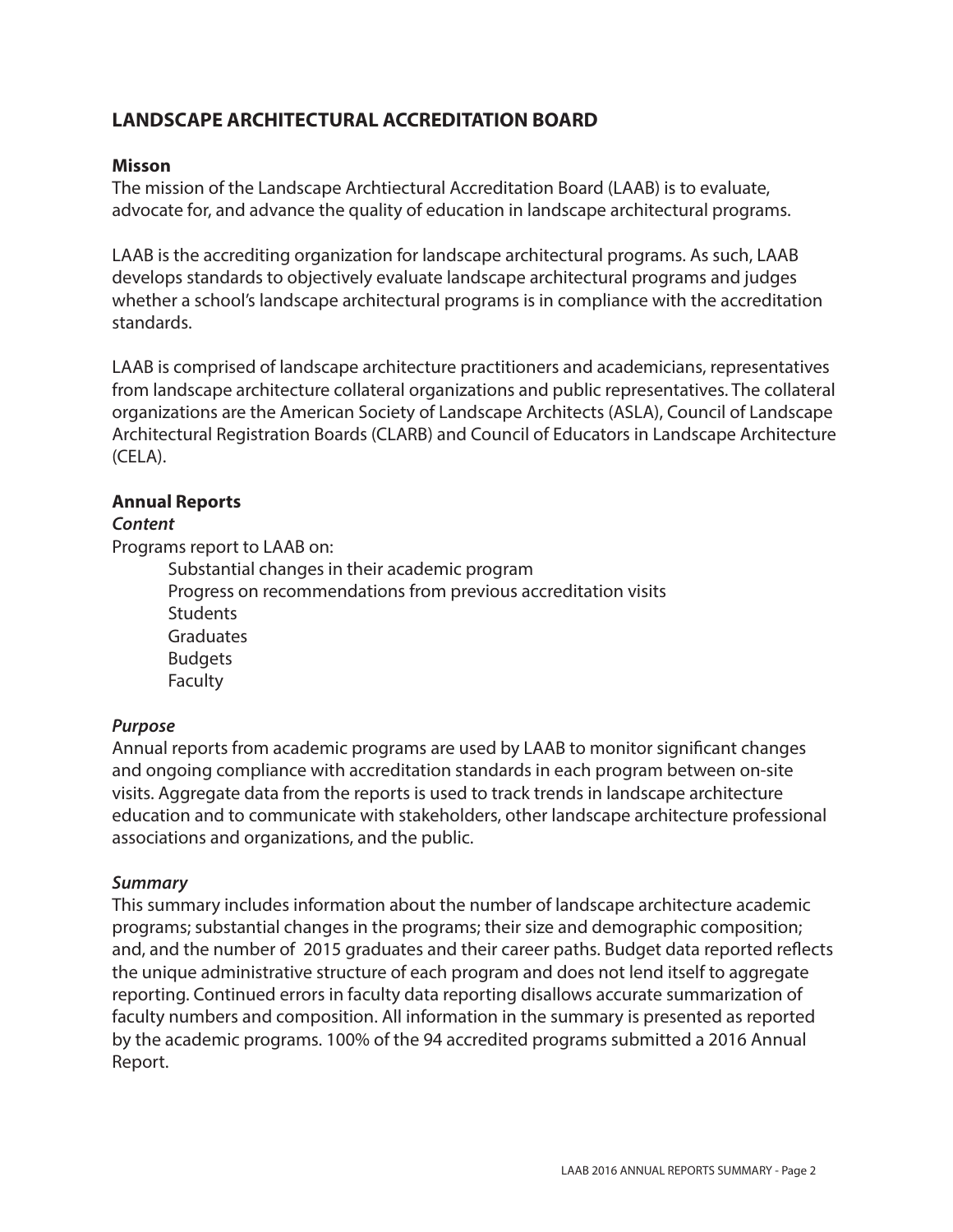# **2016 ACCREDITED LANDSCAPE ARCHITECTURE PROGRAMS**

**43 Undergraduate Programs 51 Graduate Programs 94 Programs in 68 Universities**

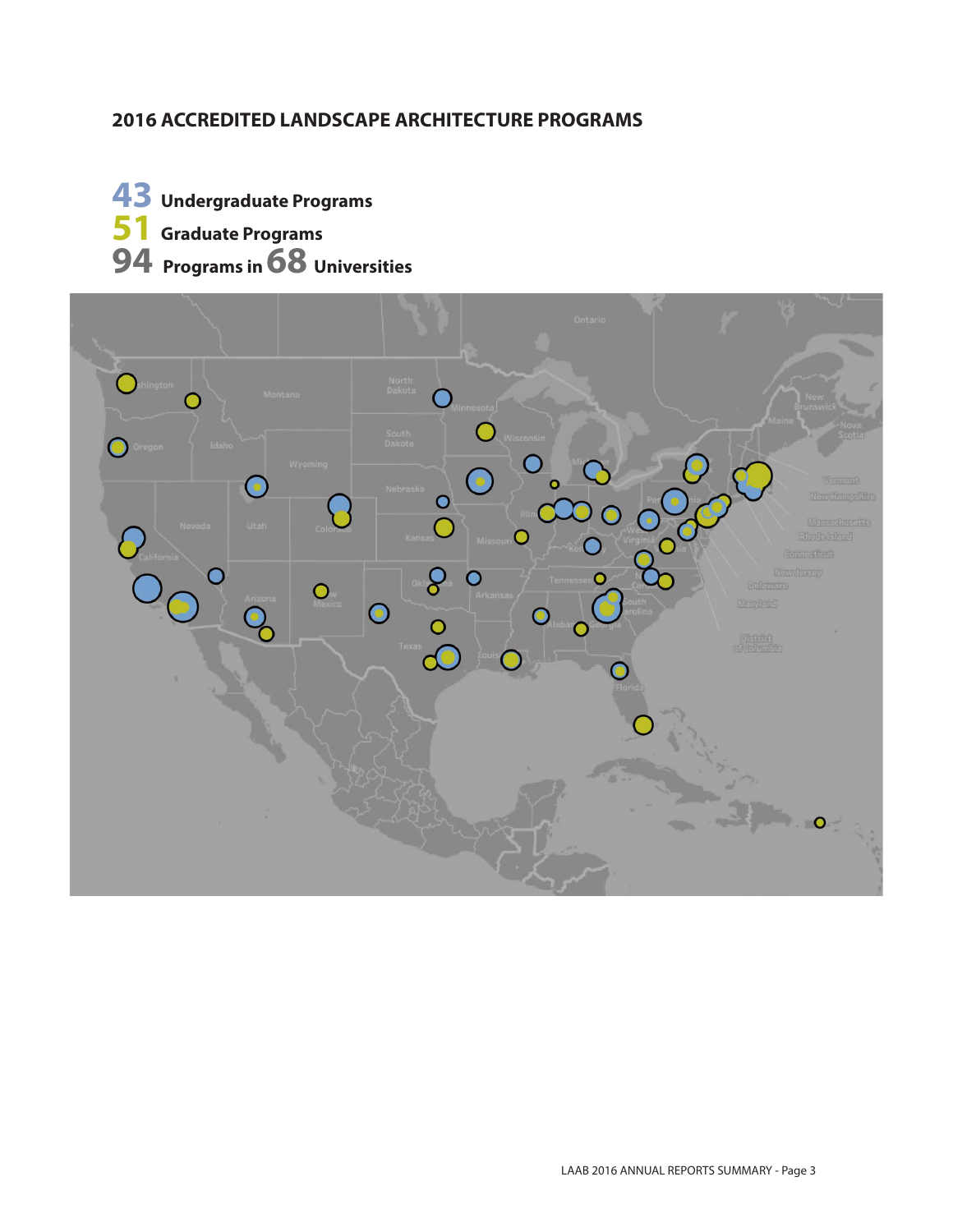# **SIGNIFICANT CHANGES IN 2016 ACCREDITED LANDSCAPE ARCHITECTURE PROGRAMS**

|                                                           | <b>Undergraduate</b><br><b>Programs</b>                                                                                                                                                                | <b>Graduate</b><br><b>Programs</b>                                                                                                                        |  |
|-----------------------------------------------------------|--------------------------------------------------------------------------------------------------------------------------------------------------------------------------------------------------------|-----------------------------------------------------------------------------------------------------------------------------------------------------------|--|
| <b>Reported:</b>                                          |                                                                                                                                                                                                        |                                                                                                                                                           |  |
| A change in administrator                                 | 9                                                                                                                                                                                                      | 15                                                                                                                                                        |  |
| Major changes in curriculum<br>Due to:                    | 9<br>1 reduced capstone credit<br>1 added technology<br>4 reduction to 4 year degree<br>1 adaptions for gen ed/common yrs<br>1 shift in credit hr requirements<br>1 updated course titles/descriptions | $\overline{4}$<br>1 added internship requirement<br>1 added technology<br>1 response to LAAB<br>1 added elective hours                                    |  |
| Major changes in facilities                               |                                                                                                                                                                                                        |                                                                                                                                                           |  |
| That is positive:                                         | 1                                                                                                                                                                                                      | 2                                                                                                                                                         |  |
| That is negative:                                         | $\overline{2}$                                                                                                                                                                                         | 1                                                                                                                                                         |  |
| A loss of 20% in faculty last year                        | 5                                                                                                                                                                                                      | 4                                                                                                                                                         |  |
| A change in administrative structure                      | 4                                                                                                                                                                                                      | $\overline{4}$                                                                                                                                            |  |
| Related to:                                               | 4 new college home                                                                                                                                                                                     | 1 new unit home<br>2 new college home<br>1 director chg'd to coordinator                                                                                  |  |
| A change in resources impacting<br>delivery of the degree |                                                                                                                                                                                                        |                                                                                                                                                           |  |
|                                                           | 3                                                                                                                                                                                                      | 4                                                                                                                                                         |  |
| Related to:                                               | 1 resource reallocation<br>1 increase in tenure-track FTE<br>1 differential tuition/online courses                                                                                                     | 1 loss of in-state tuition waivers<br>1 increase in tenure-track FTE<br>1 differential tuition and online<br>courses<br>1 university resource contraction |  |
|                                                           |                                                                                                                                                                                                        | due to lower enrollment                                                                                                                                   |  |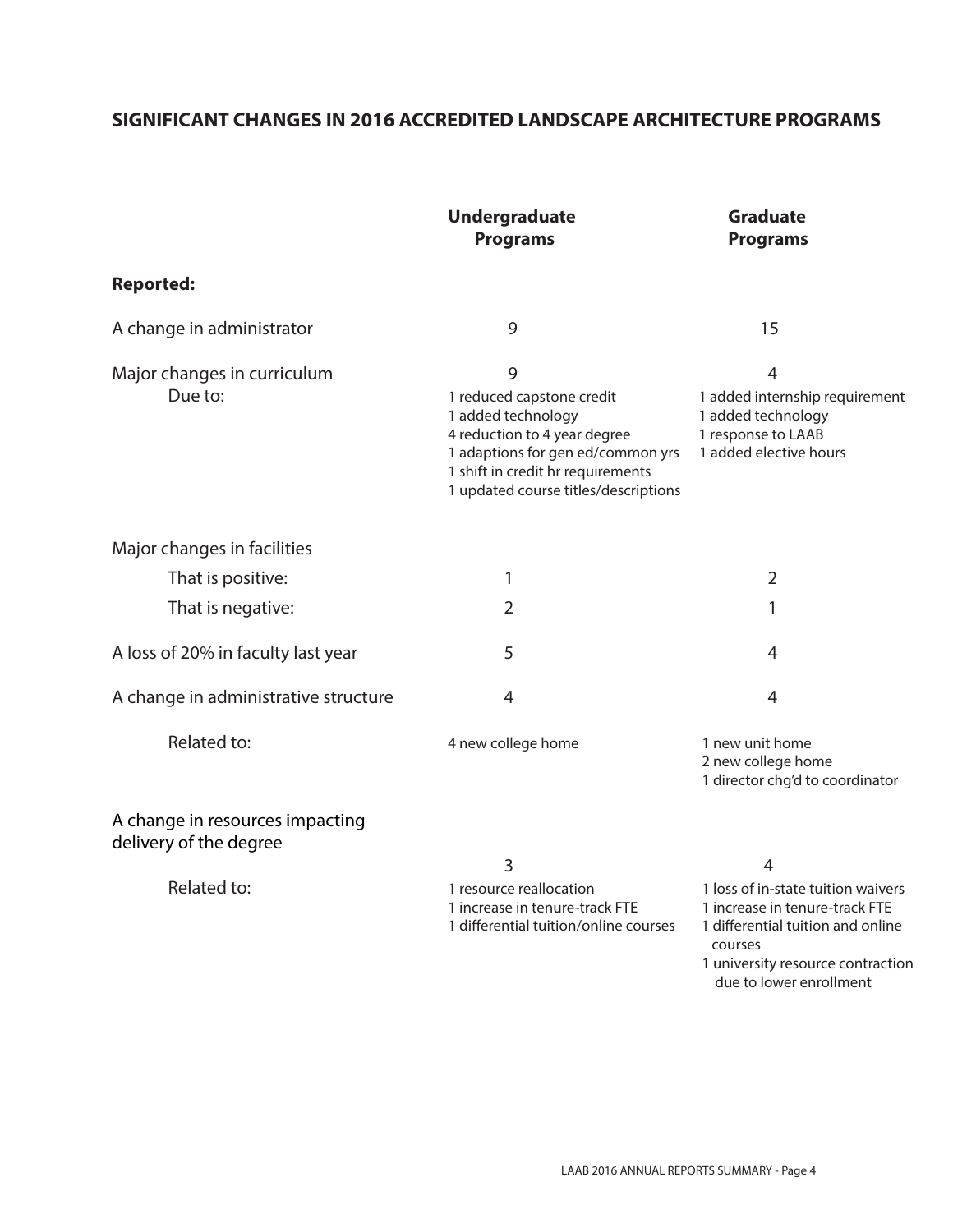#### **2016 STUDENTS ENROLLED IN ACCREDITED LANDSCAPE ARCHITECTURE PROGRAMS**



#### **TOTAL STUDENT ENROLLMENT - 2016- Gender**

**TOTAL STUDENT ENROLLMENT - 2016 - Domestic/International**

|                      | <b>Undergraduate</b><br><b>Students</b> | <b>Graduate</b><br><b>Students</b> | <b>Total</b><br><b>Students</b> | 10%<br>41%                       |
|----------------------|-----------------------------------------|------------------------------------|---------------------------------|----------------------------------|
| <b>Domestic</b>      | 2,862                                   | 1,227                              | 4,089                           |                                  |
| <b>International</b> | 322                                     | 843                                | 1,165                           | 59%<br>90%                       |
| <b>Total</b>         | 3,184                                   | 2,070                              | 5,254                           |                                  |
|                      |                                         |                                    |                                 | <b>Undergraduate</b><br>Graduate |

*\* The difference in Total Student Enrollment-Gender and Total Student Enrollment-Domestic/International reflects inaccurate reporting.* 



### **TOTAL STUDENT ENROLLMENT - 2016 - Race and Ethnicity**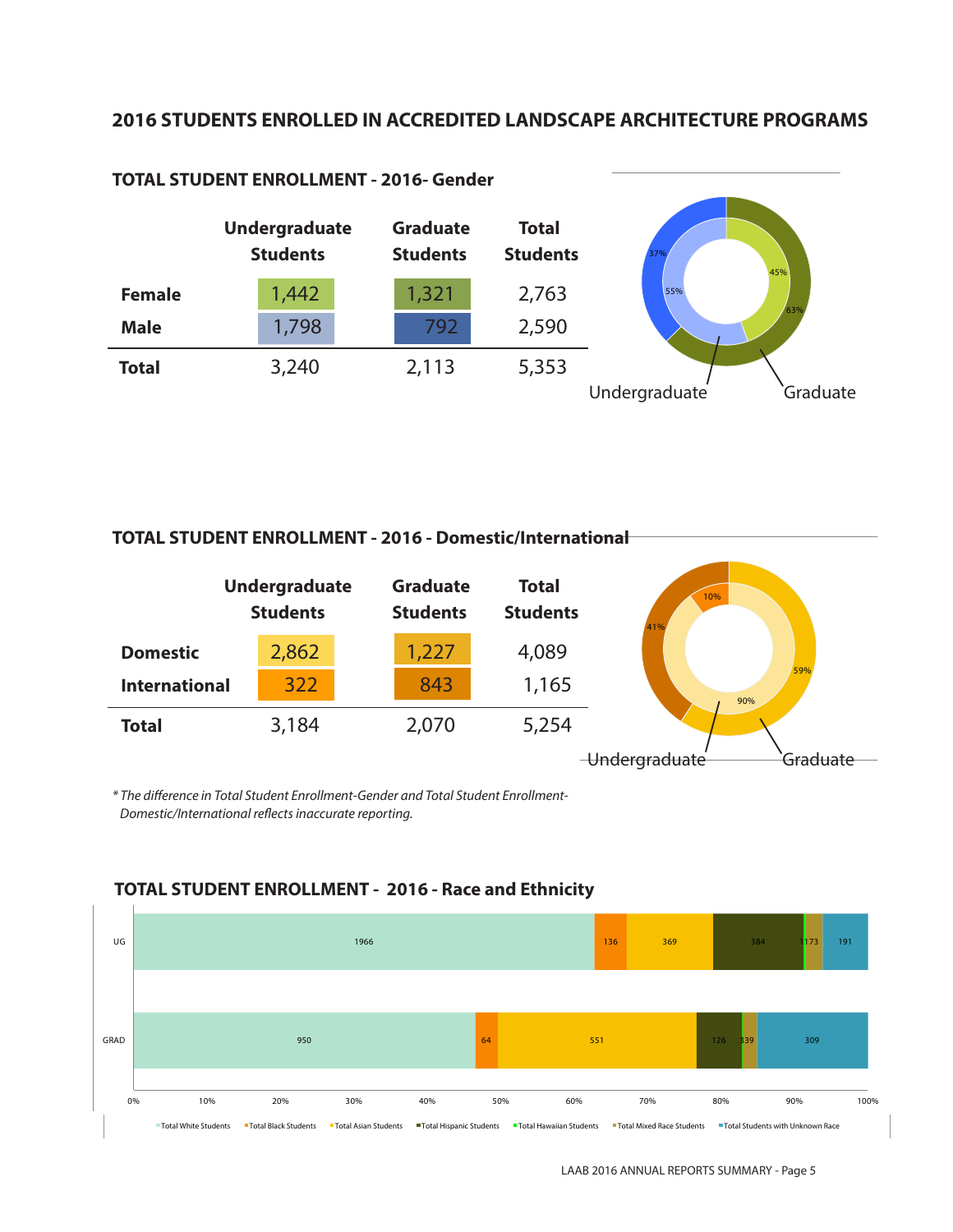#### **2015 GRADUATING CLASS IN ACCREDITED LANDSCAPE ARCHITECTURE PROGRAMS**

*Programs are asked to report graduates from the previous full academic year.* 

# **TOTAL GRADUATES - Class of 2015 - Gender**



#### **TOTAL GRADUATES - Class of 2015 - Race and Ethnicity**



#### **TOTAL GRADUATES - Class of 2015 - Career Paths**